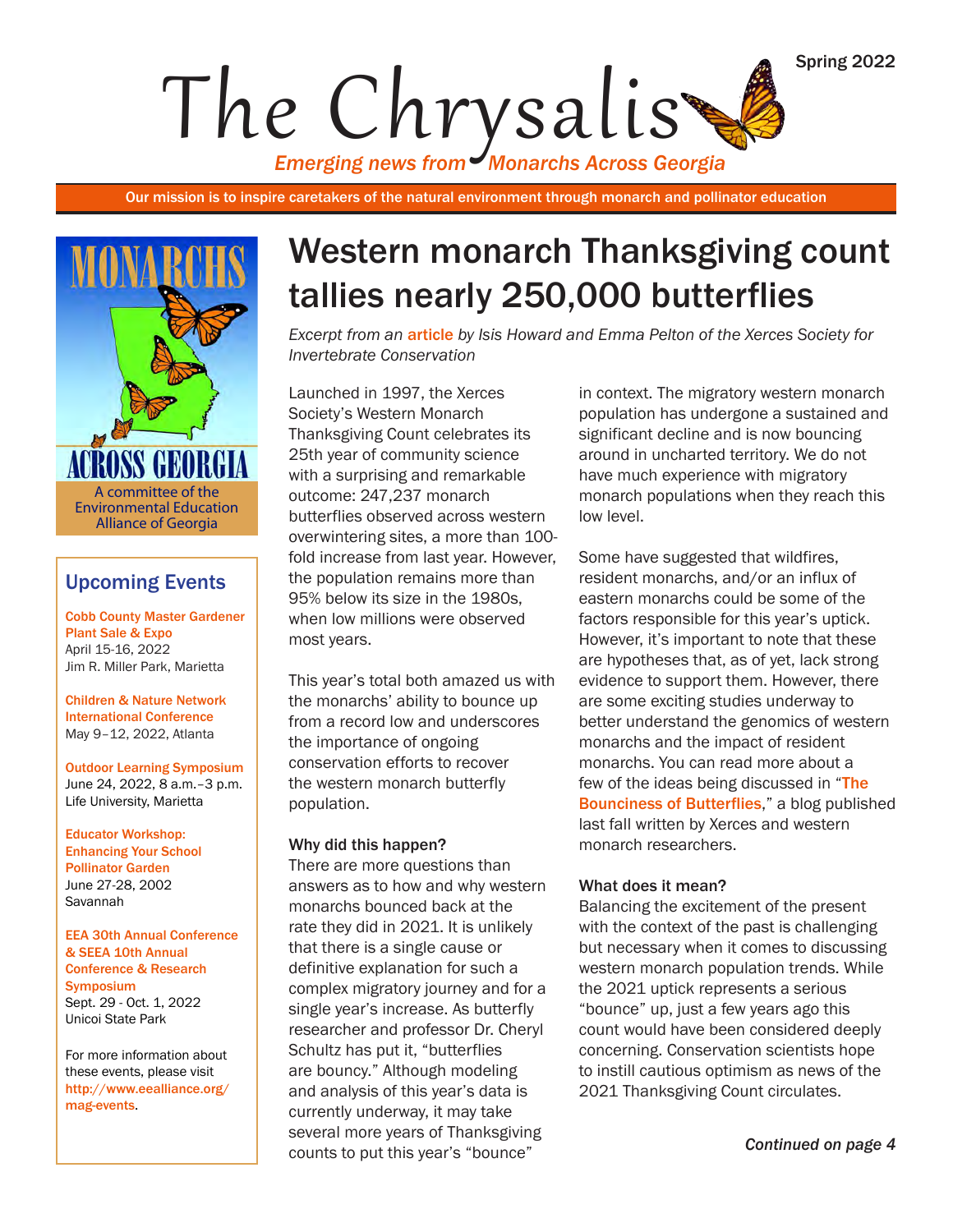# Final 2021-22 Symbolic Monarch Migration update

### *by Susan Meyers*

Amazingly, Estela Romero finished her school visits during the first week of February. More than 1,000 Ambassadors were delivered to 40 schools. To find out where your Ambassador landed in Mexico, use the search function at the top right of **[Symbolic Migration](https://symbolicmigration.org/)**.

I arrived in Mexico on February 5 for a 10-day excursion to visit friends and the monarch sanctuaries, buy tags for Monarch Watch, purchase books for next season's **[Mexico Book Project](http://www.eealliance.org/mexico-book-project.html)**, and pick up the letters written by students as part of the Symbolic Migration environmental lesson taught by Ms. Romero.

To my surprise, many of the younger students, who have not yet honed their writing skills, had created beautiful Ambassadors themselves to return to participating groups in the U.S. and Canada! You may receive one of these beautiful works of art along with a letter in your Spring Return Envelope.

We have filled all of the Spring Return Envelopes with life-sized butterflies and letters from students in Mexico and mailed them via USPS. Check your mailboxes!

Remember, as with the real monarch migration, not every life-sized butterfly makes the return trip. We do our best to return the same number of life-sized butterflies that you sent, but it is not always possible.

Thank you again for your patience and support throughout this Symbolic Migration season. We hope that you will join us next season. Details will be posted in early August.

We would also like to acknowledge our **[donors](https://www.eealliance.org/uploads/1/2/9/7/129730705/2021_mexico_book_project_donors.pdf)** and the [Monarch Butterfly Fund](https://monarchconservation.org/)'s Small Grant Program for making it possible for us to provide such high-quality books to Mexican schools.

*The Symbolic Migration project is a partnership project between Journey North, a University of Wisconsin-Madison Arboretum program, and Monarchs Across Georgia, a committee of The Environmental Education Alliance, a 501(c) (3) organization.* 

[Journey North](https://journeynorth.org/symbolic-migration) *manages the interactive Symbolic Migration Participant Maps and hosts all educational materials on the Journey North website. Monarchs Across Georgia administers the program and is responsible for all fundraising.*



*Susan Myers accepting letters and ambassadors from Estela Romero (above). Samples of the letters and ambassadors created by students in Mexico (below).*



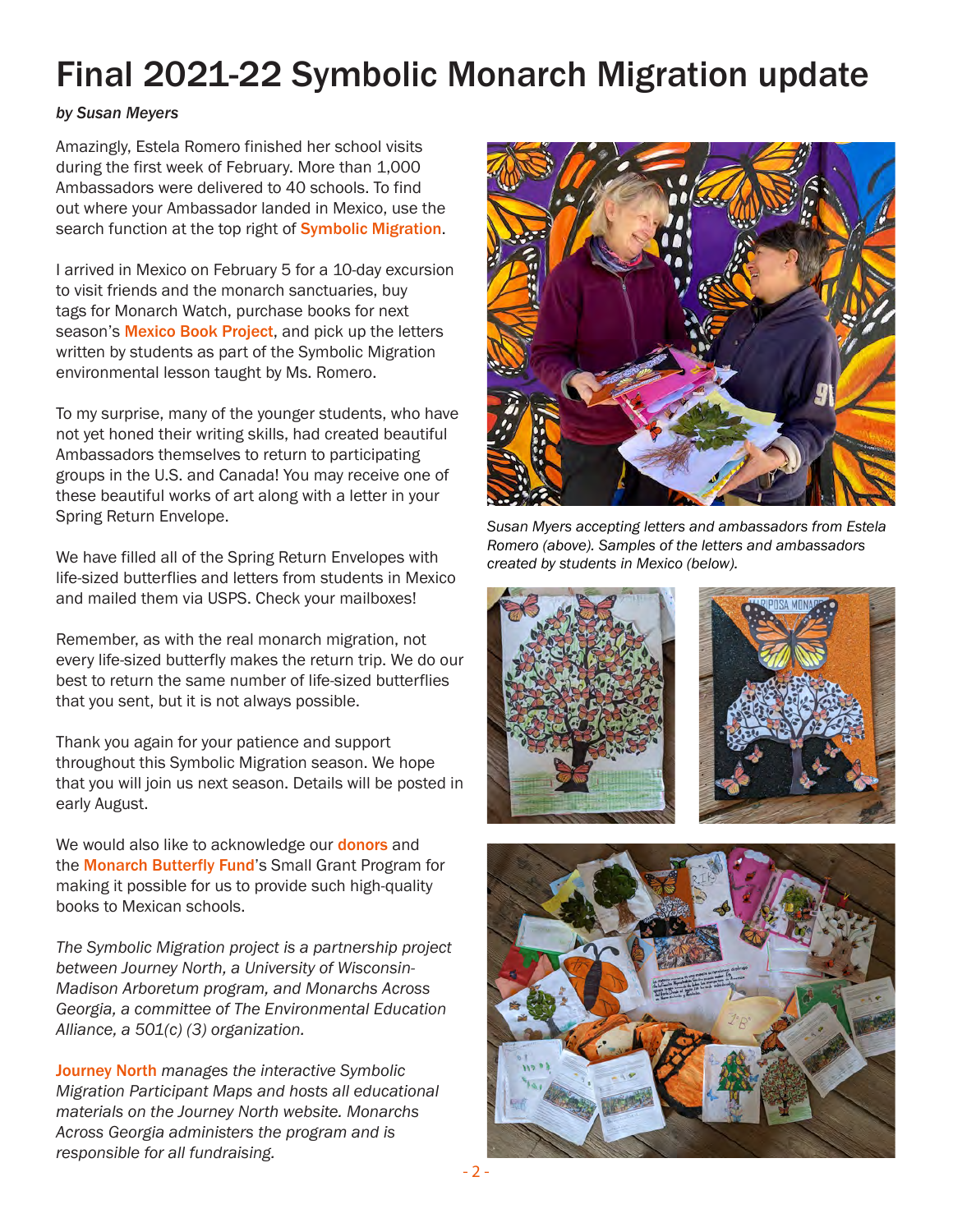### international children's book day Mexico Book Project seeks donations

This year's [International Children's](https://www.ibby.org/awards-activities/activities/international-childrens-book-day)  [Book Day](https://www.ibby.org/awards-activities/activities/international-childrens-book-day) (ICBD) is April 2. Typically scheduled on or around the birthday of famed author, Hans Christian Andersen, ICBD is a celebration to call attention to children's books and to inspire a love of reading.

The theme for 2022 is, "*Stories are wings that help you soar everyday*" (Richard Van Camp). We hope that the joy that monarchs on wing bring you will inspire you to donate and make a child take flight with a book.

Monarchs Across Georgia (MAG) invites its supporters to donate to its

Mexico Book Project to commemorate ICBD. Created as a literacy effort by MAG in 2004, the project serves the rural schools near the monarch butterfly's overwintering sites in Mexico. All donations are used to purchase children's books written in Spanish, which are delivered to more than 30 schools.



Donations are tax deductible and donors have the option of receiving a donor certificate in their name or in the name of a family member or friend. The certificates make great gifts for loved ones or for that special teacher. Learn more about the **[Mexico Book Project](https://www.eealliance.org/mexico-book-project.html)**, and/or access the **[Donation Form](https://www.eealliance.org/mx-book-project-donation.html#!form/MexicoBook)** directly.

### POLLINATOR HABITAT CERTIFICATION

# Congratulations to our latest certified habitats

Do you enjoy watching and studying caterpillars on their host plants, searching for chrysalides hidden from predators, or observing butterflies and hummingbirds flitting from flower to flower?

Does your schoolyard, workplace, or backyard have bushes, trees, and flowers that provide host plants, nectar, and protection for butterflies, bees, hummingbirds, and other pollinators? Is there a source of water/puddling areas for thirsty butterflies? Are there places for them to roost at night? If so, register your habitat with Monarchs Across Georgia's Pollinator Habitat Program. No garden is too big or too small!

For more details and to download the form, visit the [Pollinator Habitat Certification](https://www.eealliance.org/pollinator-habitat-certification.html) webpage.

Congratulations to the latest gardens to be certified:

- Jo Adang Hazelton, PA
- Andrew and Anna Navratil Decatur, GA

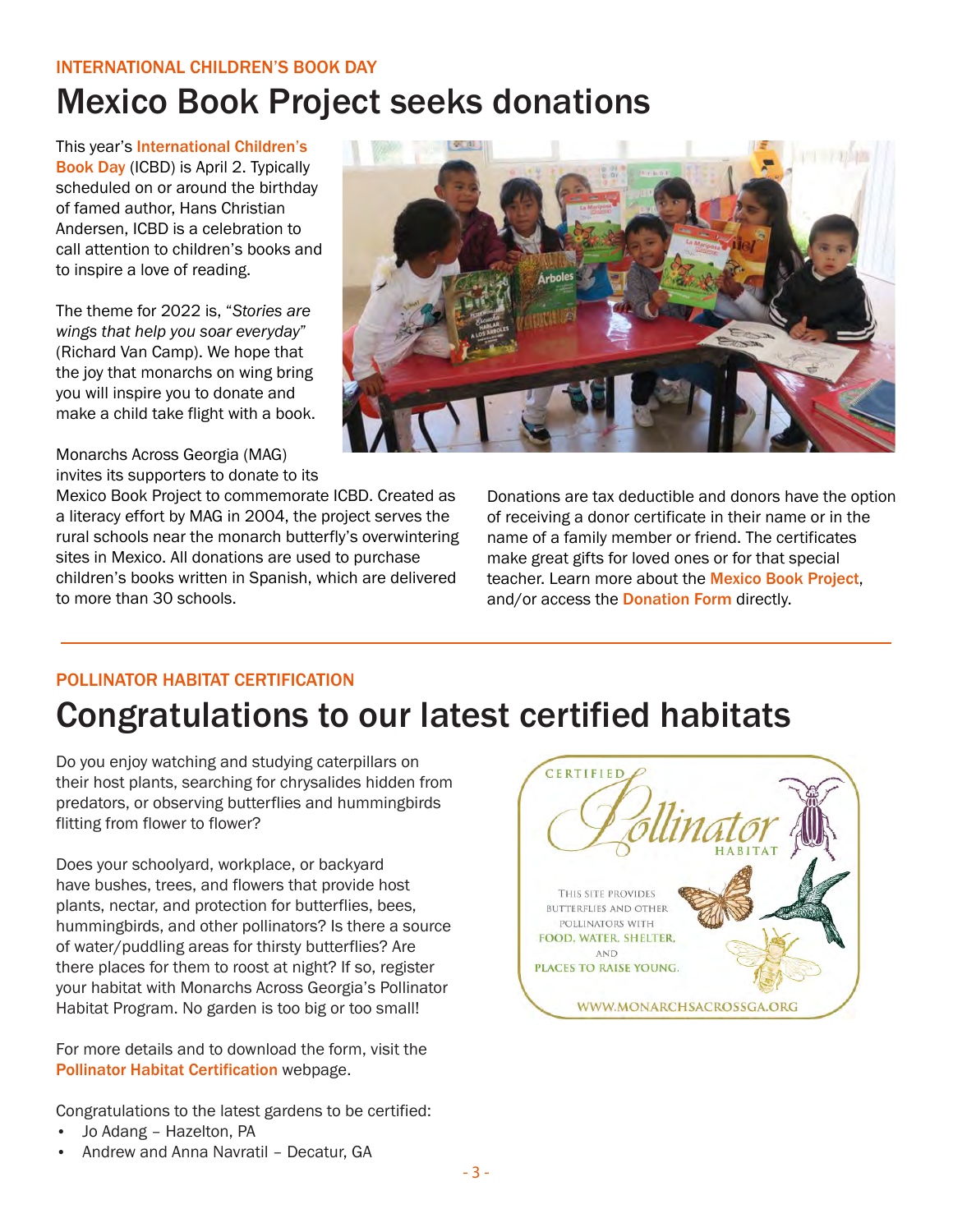# Monarch Thanksgiving count

*Continued from page 1* 



"This year's total of nearly a quarter-million monarch butterflies in the West, although a step in the right direction, still indicates a severe population decline," says Isis Howard, endangered species conservation biologist for the Xerces Society. "Now more than ever, we have an opportunity to double down on our conservation efforts. Harnessing the momentum of this upswing may be our best chance at aiding western monarchs and other at-risk butterflies."

With the good news of this year's Thanksgiving Count, it is important to understand that the western monarch butterfly population may continue to fluctuate, even drastically, over the next several years.

Additionally, the decline of the migratory monarchs isn't just happening in the West. The eastern migratory population has also declined by approximately 70 percent since monitoring began in the 1990s. World Wildlife Fund-Mexico typically announces the size of the eastern monarch's overwintering population in Mexico each February.

### How you can help

What we do know is that the 2021 Thanksgiving Count is evidence that the western monarch migration is not gone and our collective efforts can make a difference. Here are a few actions you can take to be part of the solution:

- Plant [native milkweed](https://www.xerces.org/milkweed/milkweed-guides) species
- Plant a diversity of [nectar plants](https://xerces.org/monarchs/monarch-nectar-plant-guides), ideally native to your area
- [Stop using pesticides](https://xerces.org/pesticides), or minimize risk associated with pesticide use
- Contribute to community science projects that track monarchs, such as the Western Monarch [Thanksgiving Count](https://www.westernmonarchcount.org/) and the [Western Monarch](https://www.monarchmilkweedmapper.org/)  [Milkweed Mapper](https://www.monarchmilkweedmapper.org/)
- Visit our **[website](https://xerces.org/monarchs)** to learn more about monarchs and find additional ways to help.

The Xerces Society has been active in monarch and pollinator conservation in California for decades. Xerces' work has contributed to the restoration of monarch overwintering sites, expanding pollinator habitat on farms, and distributing more than 100,000 pollinator plants to California residents through the Xerces habitat kit program.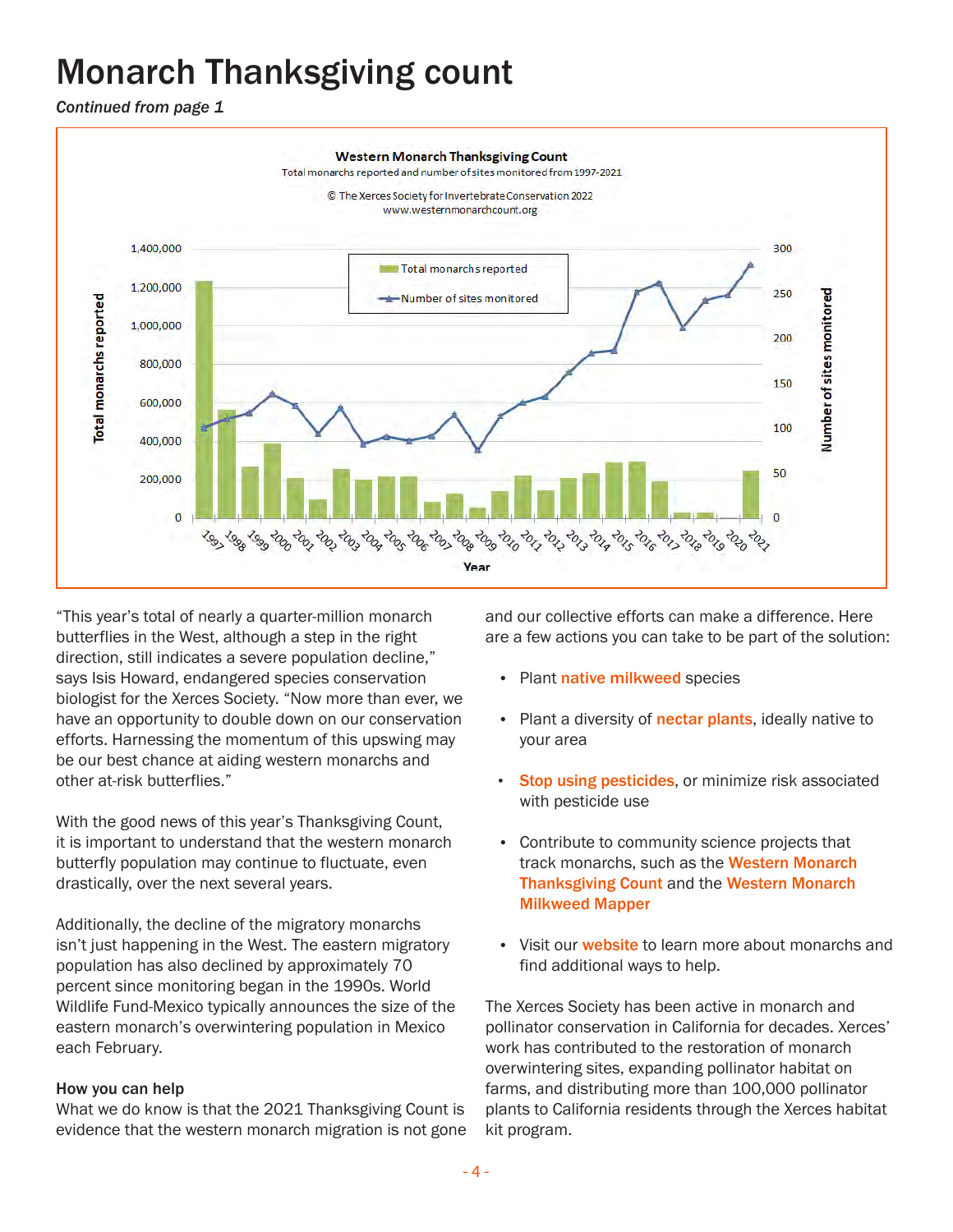### recommended resources

### Butterflies are pretty... gross

*by Cindy Reittinger*

I have always loved children's books, especially the illustrations. But when I come across a beautifully illustrated children's book on a science topic, I approach it with a mix of excitement and trepidation. I am often disappointed to discover that while the artwork is awesome, the author got the facts wrong. So, I was pleased to stumble upon the work of author Rosemary Mosco. She gets the science right, the illustrations are clever, and the writing is fun to read.

As an avid reader and nature-nerd, I have read plenty of nonfiction science books for children that are full of facts and incredible photographs and/or illustrations. They make good references for student book reports and appeal to young nature nerds like me, but most kids need a "hook" to get them interested. An element of fun that can draw them in and get them to read a book again and again. It doesn't hurt to throw in a little "gross" or "weird."

Mosco's latest books "Butterflies are Pretty… Gross" released April 2021 by Tundra Books, and "Flowers are Pretty… Weird" coming in April 2022 make learning about science fun – as it should be.



### MAG 2021 Service Award: Henning von Schmeling

Henning von Schmeling, senior director of operations at the Chattahoochee Nature Center (CNC), has been named recipient of the 2021 Monarchs Across Georgia (MAG) Service Award. Over the years, Henning's efforts have provided thousands of native milkweed plants for sale by CNC and many other organizations, schools, and community gardens.

In 2018, he partnered with the State Botanical Garden of Georgia, MAG, and others to write *Monarch Butterflies & Georgia's Gardeners*, a guide

to educate people on the best milkweeds to plant in Georgia.



Henning and the CNC are state leaders in growing native milkweeds. Over the last five years, CNC has grown more than 25,000 milkweeds for a variety of projects, including plant sales and restoration activities.

Without the efforts of Henning and CNC's horticultural department (under his leadership), Georgia gardens would not feature nearly as many native milkweeds.

Henning's passion and support for milkweeds go beyond his "day job" at CNC. He spends

countless hours in the field, finding and collecting (with permission) rare milkweeds for propagation.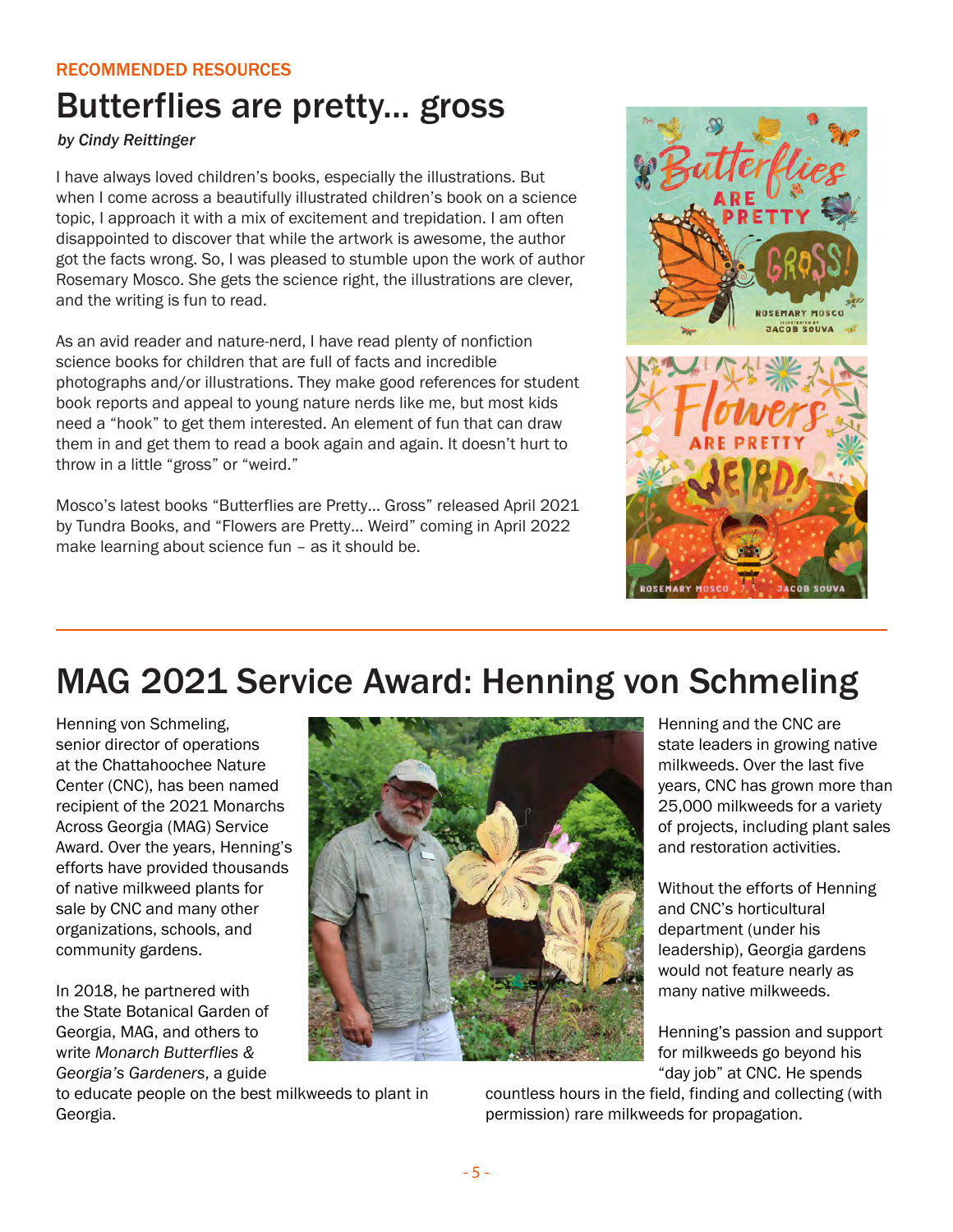### POLLINATOR GARDEN SPOTLIGHT

# Spring azure & flowering dogwood

#### Spring azure (*Celastrina ladon*)

This tiny butterfly, with a wingspan of 2.2 to 3.5 cm, is famous for its ability to confuse observers due to the different "forms" that are seen during spring. The various forms are differentiated by markings on the hindwings: form "violacea" has scattered dark spots, "marginata" has a dark gray-brown border, and "lucia" has a prominent dark splotch in the middle along with dark borders on both wings. Some taxonomists believe *Celastrina ladon* to be a subspecies of *C. argiolus*.

When the wings of the male are open, both the forewings and hindwings are revealed to be bright blue, whereas the female is a darker shade of blue

with prominent black margins on the forewings. When closed, the wings look grayish with darker markings.

Their geographical range is from Alaska and Canada south of the tundra through most of the U.S., except the Texas coast, southern plains,



*Spring azure female, Mount Totumas cloud forest, Panama. Source: Charles J. Sharp, https:// www.sharpphotography.co.uk/*

and peninsular Florida. Their preferred habitats are old fields, clearings and edges of deciduous woods, freshwater swamps, and wooded marshes.

Many broods can be seen January through October along the Gulf Coast. They occur for progressively shorter periods in the northward regions. In Canada, they are seen May through August. Flowering dogwood (*Cornus florida*) is a primary host. Other host plants include a variety of woody shrubs and occasionally herbs, such as viburnums, black cherry (*Prunus serotina*), New Jersey tea (*Ceanothus Americana*), meadowsweet (*Spiraea salicifolia*), and Collinsia.

The blue-green eggs look like flattened discs and are placed singly on or near flower buds. The caterpillars feed on the flowers and fruits of the host plants and are tended by tree ants. The mature larvae are shaped like flat wide slugs, rather than tubes. They have been observed to be of variable color: shades of green, brown, and pinkish green. Their segmented bodies, with pale, lateral bands on each segment, allow them

to blend with the center of the dogwood blossom. Each caterpillar forms a light brown, pellet-shaped chrysalis, which is its overwintering stage. The adult butterfly feeds on nectar from flowers of blackberry, dogbane, privet, New Jersey tea, common milkweed, and others.

#### Flowering dogwood (*Cornus florida*)

The flowering dogwood is one of the most beautiful eastern North American trees. It is well-loved across the eastern U.S. and is the state flower of North Carolina. Dogwood trees are well-known for showy flowers that bloom in early spring. They bear red fruits, and have scarlet-colored foliage in fall.

A woody, deciduous tree, it may grow up to 40 feet tall. It is native to the area spanning southeastern Canada, through the eastern U.S., up to eastern Mexico. It is single or multi-trunked with a spreading crown and long-lasting showy white and pink spring blooms.



*Flowering dogwood. Close-up of bracts and flowers. Source: Wikimedia Commons.* 

The hardwood of the tree is extremely shock-resistant and useful for making weaving shuttles, spools, small pulleys, mallet heads. Native Americans extracted a red dye from the roots. The aromatic bark and roots were also used as a remedy for malaria, while the fibrous twigs were used as chewing sticks to whiten teeth.

Flowering dogwoods grow well in full sun to partial shade, in well-drained soil that is high in organic matter and has an acidic to neutral pH. In addition to being the larval host for the spring azure butterfly, the tree attracts birds and many other butterflies.

The tree blooms early in spring before the leaves are out. The flower, as it appears from the outside, is actually made of petal-like bracts that are modified leaves. The "true" flowers are contained in the centrally positioned yellowish-green flower heads. Each flower head consists of 20 to 30 flowers that attract butterflies and specialized bees. The red fruits are a food source for songbirds and other wildlife through fall and winter. The twigs and bark are also eaten by wildlife.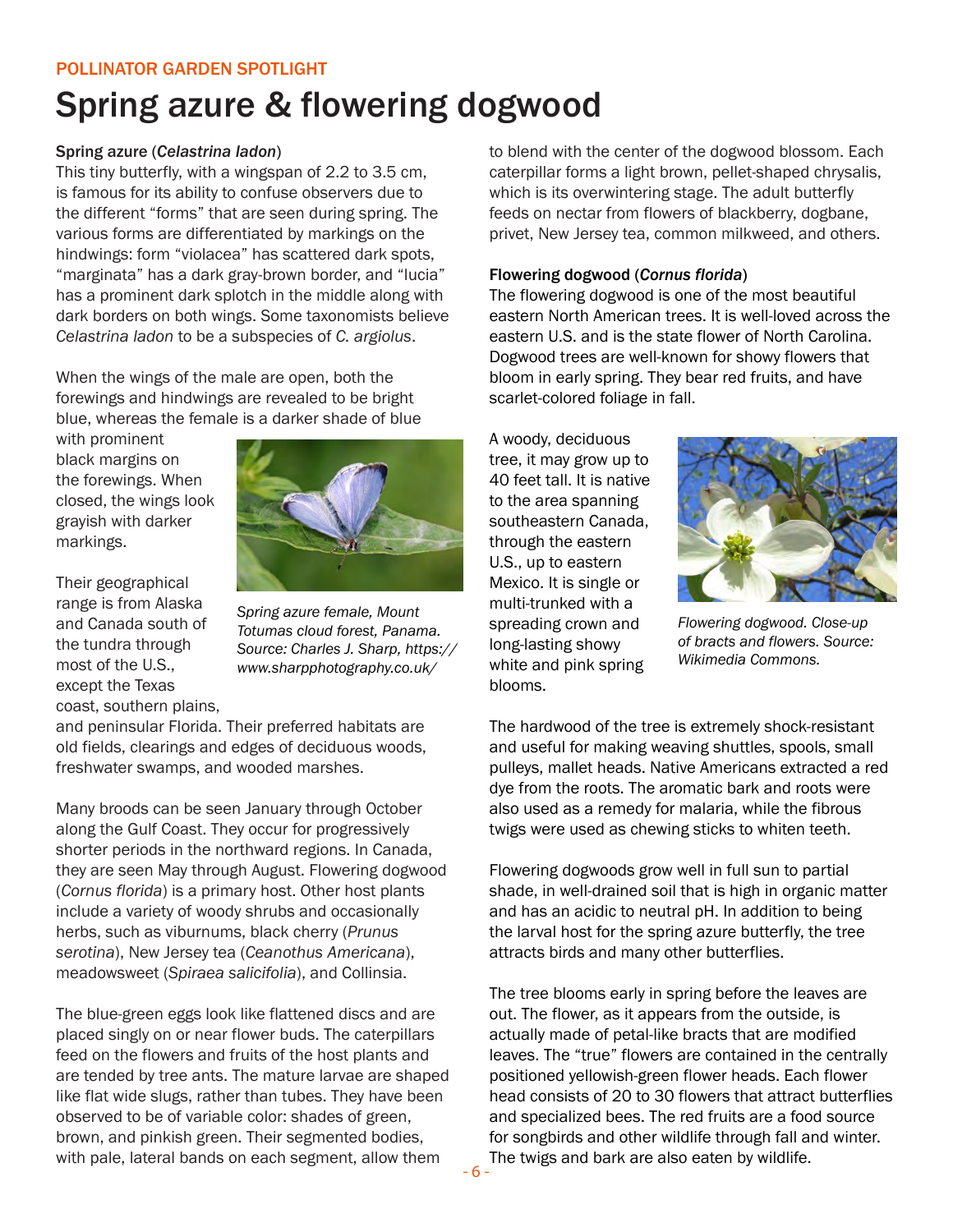### georgia inaturalist project

### Volunteers needed to map milkweed for monarchs

The State Botanical Garden of Georgia is working with [Connect to Protect](https://botgarden.uga.edu/conservation-science/connect-to-protect/) and residents all around the state to map milkweed populations throughout Georgia and we need your help!

We are collecting data on native and planted milkweed populations throughout Georgia to help protect monarch butterflies. For a crash course on the importance of milkweed for monarch conservation, please read our [Monarch Butterflies & Georgia's Gardeners](https://botgarden.uga.edu/wp-content/uploads/2018/03/milkweedinformation.pdf) factsheet.

The data collected through this project will be used by the State Botanical Garden to create maps, which will help identify key conservation communities to support these important pollinators. The data will also help track the numbers of planted milkweed in gardens and natural settings. Georgia needs thousands of milkweed stems on the land.

Volunteers should be good stewards of the land and ambassadors of nature, treading lightly and bringing no harm to the land, plants, and wildlife encountered in the forests. Teams should work in groups of two to four. Larger groups can disrupt wildlife and single-person exploration is discouraged for safety concerns.

### How to participate

1. Go to [https://www.inaturalist.org/projects/](https://www.inaturalist.org/projects/mapping-milkweed-for-monarchs-in-georgia) [mapping-milkweed-for-monarchs-in-georgia](https://www.inaturalist.org/projects/mapping-milkweed-for-monarchs-in-georgia), sign up, and join the Mapping Milkweed for

Monarchs in Georgia group. You can also search the project name, "Mapping Milkweed for Monarchs in Georgia" under iNat projects and sign up there.

- 2. Be sure to read the "ABOUT" tab for information on safety and protocols.
- 3. Download the **[iNaturalist](https://www.inaturalist.org/)** and the **[SEEK](https://www.inaturalist.org/pages/seek_app)** apps to your phone. These apps will allow you to instantaneously become amateur botanists. Just take clear photos of a plant and the apps will help you identify the species.
- 4. Have fun while learning about Georgia's native milkweeds!

Special Request: To protect wild milkweed populations from unwanted relocation, please hide or obscure the coordinates of any natural milkweed populations that you find.

#### Learning resources

- Step-by-step **[guide](https://www.segrasslands.org/biodiversity-exploration)** on using iNaturalist
- [Staying safe](https://static1.squarespace.com/static/58f8362b15d5dbde5a0c3003/t/5d0d36fb7aee470001511c24/1561147139898/Roadside+Remnant+Field+Guide+REVISED.pdf) on roadside observations
- Identifying [Georgia's Milkweed](https://www.eealliance.org/uploads/1/2/9/7/129730705/field_guide_to_ga_milkweeds_corrected_9-27-18.pdf)
- Butterflies & Georgia's Gardeners **[brochure](https://botgarden.uga.edu/wp-content/uploads/2018/03/milkweedinformation.pdf)**
- Educational [resources](https://www.eealliance.org/monarchs-across-ga.html) on monarch butterflies
- U.S. Fish & Wildlife Service's profile on the [monarch butterfly](https://www.fws.gov/savethemonarch/)
- Information about the U.S. Fish & Wildlife Service's 2020 decision on listing the monarch butterfly under the [Endangered Species Act](https://monarchjointventure.org/blog/faqs-endangered-species-act-listing-decision-for-monarch-butterflies)
- Ethical [sources of milkweeds](https://botgarden.uga.edu/wp-content/uploads/2016/11/Directory-of-Native-Plant-Nurseries.pdf)/native plan nurseries

# Join the MAG committee

The MAG committee is always looking for new volunteeres. Email us at mag@eealliance.org and let us know what opportunities interest you. There are many ways you can help, including:

- Writing newsletter articles
- Becoming a MAG workshop facilitator
- Reviewing grant applications
- Becoming part of our speakers bureau
- Posting information on our web pages
- Gathering news for our Facebook page
- Helping staff an event

Other opportunities for active committee members include coordinating or helping out with grant administration or editing the newsletter. You could also work on the Symbolic Migration, Mexico Book Project, plant sales, pollinator habitat certification, volunteer coordination, or the e-blast and email list.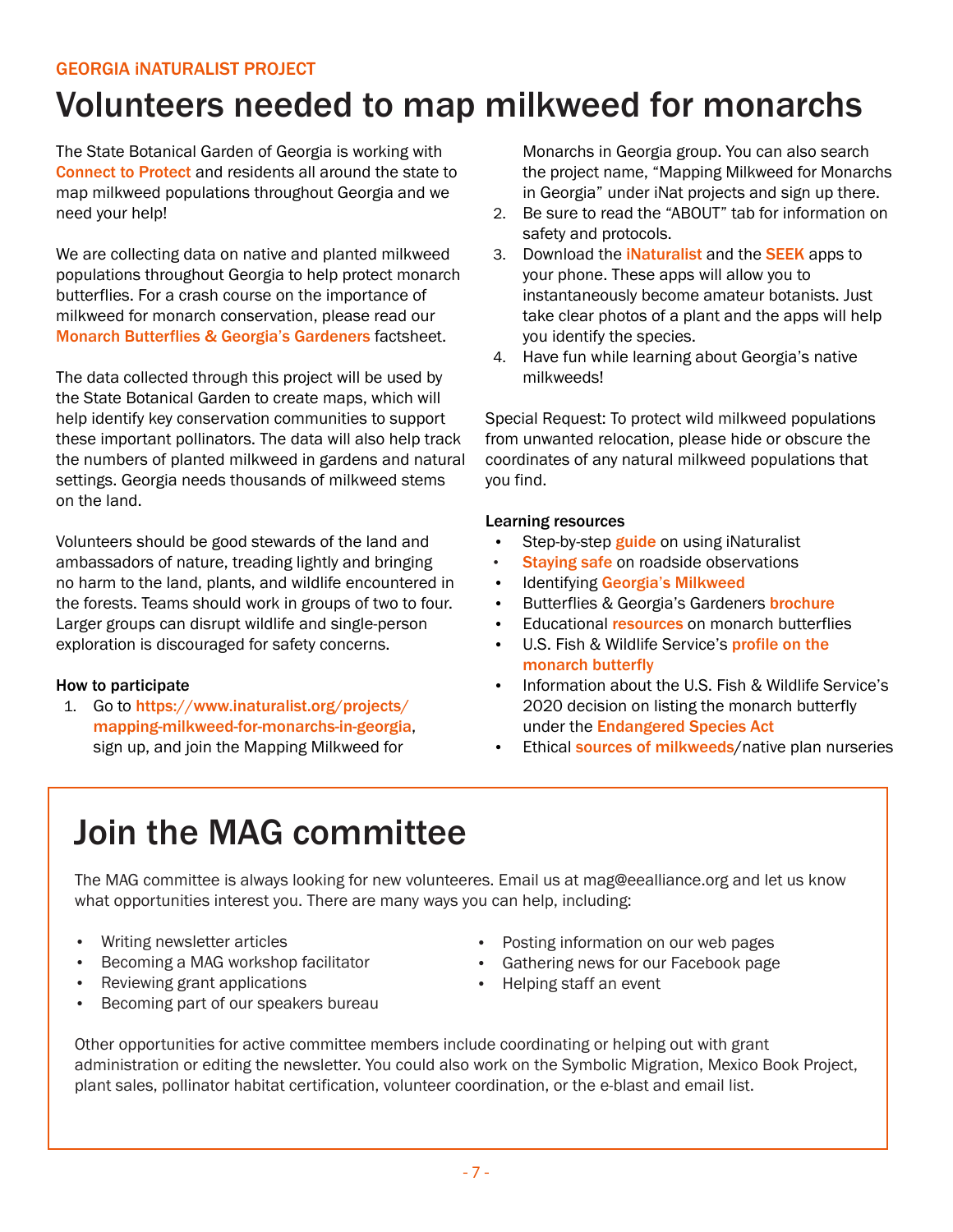# Urban gardens and landscapes as monarch habitat

*Excerpt from Monarch Joint Venture's 2021 Monarch Research Review*

Monarch Joint Venture's Monarch Research Review provides key takeaways from the latest scientific literature about monarchs and their habitat. The 2021 review is based on 85 articles published between September 2020 and December 2021 and includes topics such as monarch biology and populations, pollinator habitat quality and conservation, climate change and other stressors, migration dynamics, and genetic research. The [full review](https://monarchjointventure.org/images/uploads/documents/2021_Monarch_Research_Review.pdf) is available for free as a downloadable PDF.

The excerpt below is based on literature explaining how urban gardens and landscapes can be monarch habitat.

### Urban gardens and landscapes

Monarchs may lay more eggs in gardens with a diversity of flowering species, and larvae survive just as well on certain milkweed cultivars as they do on their wild counterparts. Establishing gardens via broadcast seeding and plug planting optimizes soil ecosystem services. Converting lawns to pollinator habitat is financially beneficial in the long-term, and rebates to encourage this may only work on homeowners who are already environmentally-minded.

- Adding multiple flowering species to garden-sized milkweed plantings in north-central Florida resulted in higher rates of monarch oviposition compared to milkweed only, without increased predation (Nestle et al., 2020).
- Monarch larval survival, growth, and development on cultivars of *A. tuberosa* and *A. incarnata* are similar to those metrics on the wild varieties of those species. In pollinator gardens, these cultivars are expected to support monarch butterflies and native bees as well as their wild types (Baker et al., 2020).
- In a three-year urban lot study, lower intensity native plant restoration methods (seed bombs, broadcast seeding, or no restoration) decreased soil nutrient retention, while more intensive techniques (intensive gardening and planting plugs) decreased soil carbon sequestration and water infiltration. However, because carbon sequestration and water infiltration are expected to increase over time, authors suggest that broadcast seeding and plug planting may be best



to optimize plant establishment and soil ecosystem services (Midgley et al., 2022).

- For rural homeowners, conversion to pollinator habitat was found to be appreciably less expensive (\$54-\$167·acre−1·y−1) than continued selfcare (\$637-\$1,007·acre−1·y−1) or contracted care (\$326-\$1,034·acre−1·y−1) of lawns over a 10-year period (Janke et al., 2021).
- A study of single-family homeowners found that a rebate incentive to convert portions of lawn to pollinator-friendly yards did not impact the overall intent to adopt such a practice. However, the rebate had a positive impact for 'environmental-oriented' homeowners' likelihood to convert, while 'turfgrassoriented' owners were not swayed by any level of rebate offered (25 or 50%). This article also discusses factors to consider for homeowner education programs (Zhang and Khachatryan, 2021).